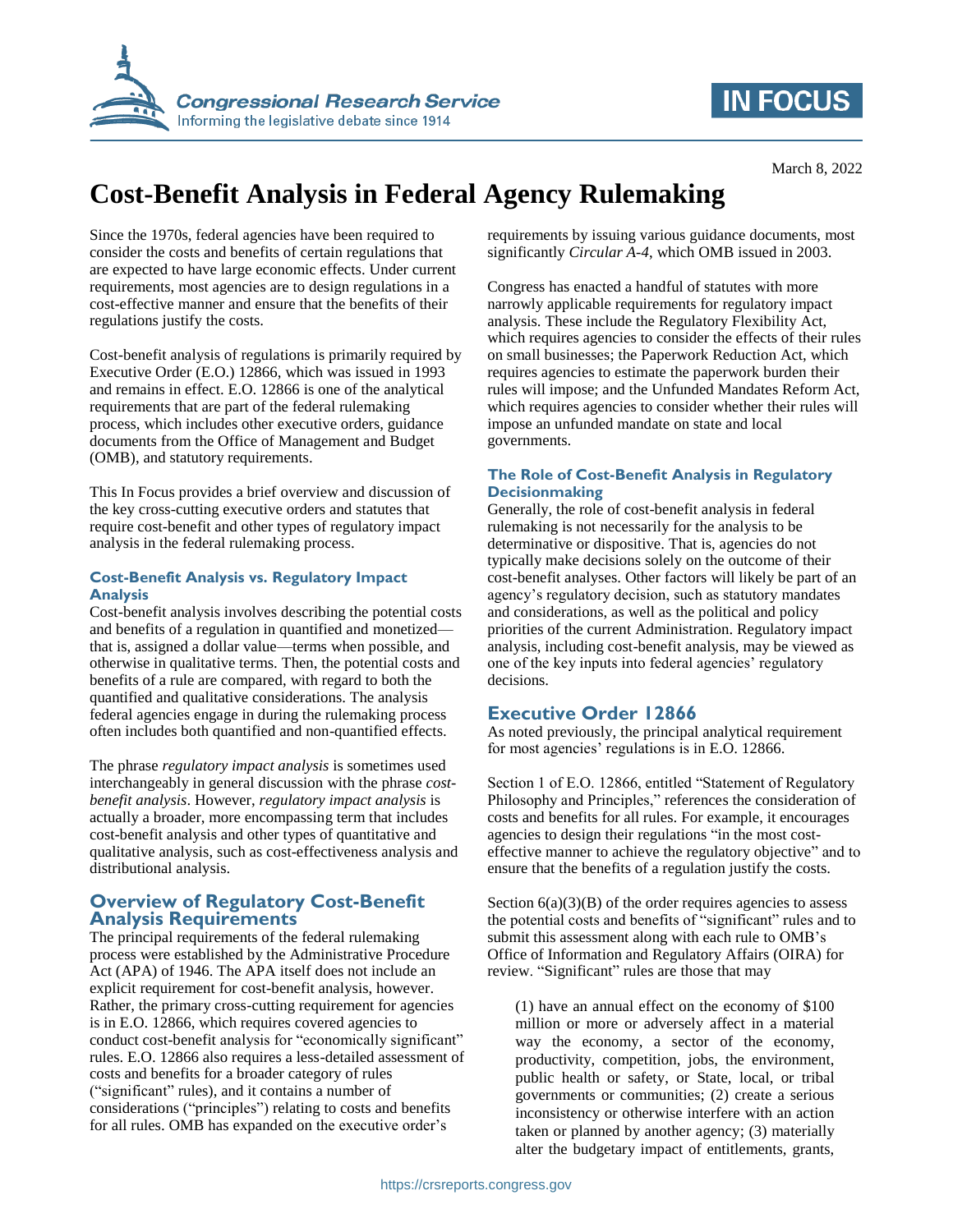user fees, or loan programs or the rights and obligations of recipients thereof; or (4) raise novel legal or policy issues arising out of legal mandates, the President's priorities, or the principles set forth in the Executive order.

Although the order indicates agencies should conduct an assessment of costs and benefits for significant rules, the key requirement for cost-benefit analysis in E.O. 12866 is in Section  $6(a)(3)(C)$ , which requires a more rigorous and detailed cost-benefit analysis for "economically significant" rules. "Economically significant" rules are those that fall into the first category of "significant" above (e.g., rules that have a \$100 million effect on the economy).

Specifically, Section 6(a)(3)(C) states that agencies should assess the costs, benefits, and "reasonably feasible alternatives" to the planned rule. The assessment is to include "to the extent feasible, a quantification" of costs and benefits that are anticipated from a regulation, as well as the costs and benefits of "potentially effective and reasonably feasible" alternatives.

#### **OMB Circular A-4**

In September 2003, OMB finalized *Circular A-4* on "Regulatory Analysis," which states that it was "designed to assist analysts in the regulatory agencies by defining good regulatory analysis … and standardizing the way benefits and costs of Federal regulatory actions are measured and reported." The circular recommends that an analysis include elements such as

- a statement of the need for the proposed action, including any statutory or judicial directive;
- an examination of alternative approaches; and
- an evaluation of qualitative and quantitative benefits and costs of the proposed action and the main alternatives.

The circular also provides guidance on when varying analytical approaches may be appropriate (e.g., when to use cost-benefit analysis vs. cost-effectiveness analysis). *Circular A-4* remains the current OMB guidance for agencies preparing analyses under E.O. 12866.

#### **Other Developments Related to E.O. 12866**

In 2011, President Barack Obama issued E.O. 13563, which emphasized his Administration's support for E.O. 12866. E.O. 13563 encouraged agencies to choose regulatory alternatives that "maximize net benefits" and to tailor their regulations "to impose the least burden on society, consistent with obtaining regulatory objectives, taking into account, among other things, and to the extent practicable, the costs of cumulative regulations."

In January 2017, President Donald Trump issued E.O. 13771, which established a "one-in, two-out" requirement for agencies to eliminate equivalent costs associated with at least two previously issued rules when issuing a new rule. E.O. 13771 also created a regulatory budgeting program, which involved setting cost caps for agencies' new regulations. Although this order shifted focus more onto regulatory costs, it did not directly amend or repeal E.O. 12866. On January 20, 2021, President Joseph Biden

repealed E.O. 13771 and issued a presidential memorandum "reaffirm[ing] the basic principles" of E.O. 12866.

## **E.O. 12866 and Independent Regulatory Agencies**

The analytical requirements in E.O. 12866 apply to most regulatory agencies, but they do not apply to the statutorily designated "independent regulatory agencies" that are listed in Title 44, Section 3502(5), of the *U.S. Code* and include, for example, the Federal Reserve Board and the Federal Communications Commission. However, the independent regulatory agencies may be required to conduct regulatory impact analyses under their own authorizing statutes or under the cross-cutting statutes discussed below.

Presidents have chosen to exempt these agencies from E.O. 12866, because Congress designed them to be independent of the President and, by extension, OIRA and OMB. In recent years, some Members of Congress and others have supported extending the analytical requirements of E.O. 12866 to the independent regulatory agencies.

## **Other Statutory Requirements for Cost-Benefit and Regulatory Impact Analysis**

Congress has also enacted various statutory requirements for agencies to consider specific regulatory impacts.

The Regulatory Flexibility Act (RFA) of 1980 requires agencies to conduct regulatory flexibility analyses for proposed and final rules that will have a "significant economic impact on a substantial number of small entities" (defined as small businesses, governmental jurisdictions, and certain nonprofit organizations). For proposed rules, such an analysis is referred to as an "initial regulatory flexibility analysis," and for a final rule, it is a "final regulatory flexibility analysis." These analyses are to include elements such as a description and estimate of the number of small entities to which a rule would apply and "a description of the steps the agency has taken to minimize the significant economic impact on small entities."

The Paperwork Reduction Act (PRA) of 1980 established a requirement for agencies to estimate the paperwork burden resulting from regulations and other actions that result in a collection of information. The PRA is not a rulemaking statute per se, as its primary purpose is to empower OMB to monitor and reduce the government's overall paperwork burden. However, many rules contain a reporting or disclosure requirement, which would trigger the PRA's requirements for estimating paperwork burden and obtaining OMB approval for the information collection.

Title II of the Unfunded Mandates Reform Act of 1995 added requirements for agencies (other than independent regulatory agencies) to analyze costs resulting from regulations imposing federal mandates upon state, local, and tribal governments and the private sector. This analytical requirement is triggered when a rule may result in the expenditure of over \$100 million (adjusted annually for inflation) in any one year. If an agency anticipates such a mandate, it is to conduct an assessment of quantitative and qualitative costs and benefits and other economic effects of the mandate.